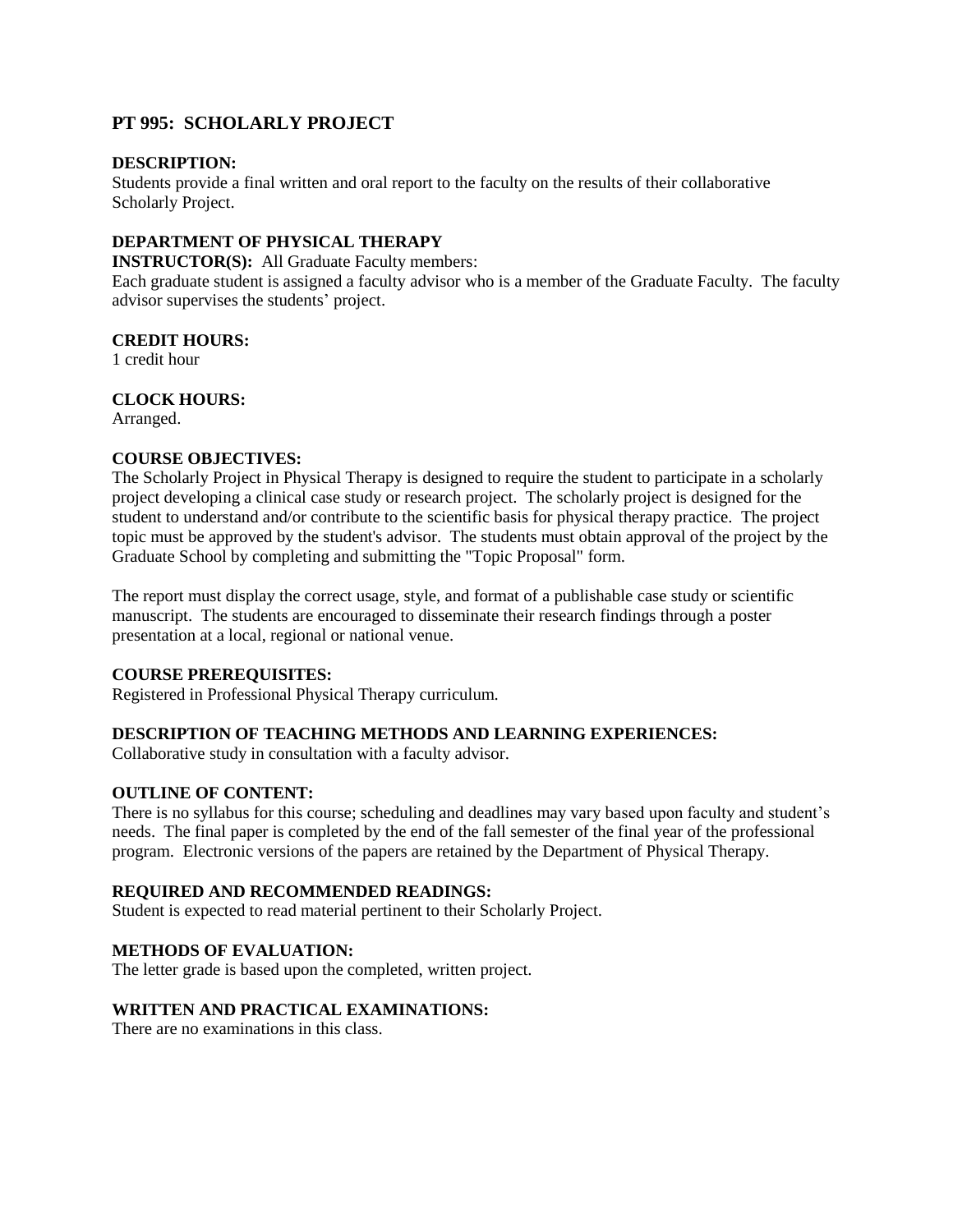# **ACADEMIC INTEGRITY**:

In accordance with the rules concerning scholastic dishonesty in the *Code of Student Life*\* at the University of North Dakota, I affirm that I understand these rules and I agree to comply with them.

I will not:

- a) receive any additional information or assistance for any exam other than what was provided during class or approved tutor sessions
- b) copy from another student's test
- c) collaborate with or seek aid from another student who may have previously taken the exam
- d) knowingly use, buy, sell, steal, or solicit in whole or in part the contents of any exam
- e) bribe another person to obtain information about any exam

# **DISABILITY ACCESS STATEMENT:**

Contact me, David Relling (office 777-4091, email [david.relling@und.edu](mailto:david.relling@und.edu) , or visit Rm E-343 UND SMHS) to request disability accommodations, discuss medical information, or plan for an emergency evacuation. To get confidential guidance and support for disability accommodation requests, students are expected to register with DSS at [www.UND.edu/disabililty-services/,](file:///C:/Users/David.Relling/Documents/@UND-PT%20Teaching_Research_Service/@Teaching/@Teaching%20FALL/PT513/Syllabus_Objectives/www.UND.edu/disabililty-services/) 180 McCannel Hall, or 701.777.3425.

**NOTICES:** Please see the following website for important statements and information for students about the syllabus and support for students. [http://und.edu/provost/course](http://und.edu/provost/course-resources.cfm)[resources.cfm](http://und.edu/provost/course-resources.cfm) 

*If problems occur, students are required to work through channels of communication to resolve the problem before going to the chair or dean. The channel is student, instructor, chair, associate dean health sciences, and dean.* Revised/reviewed: 1/2020